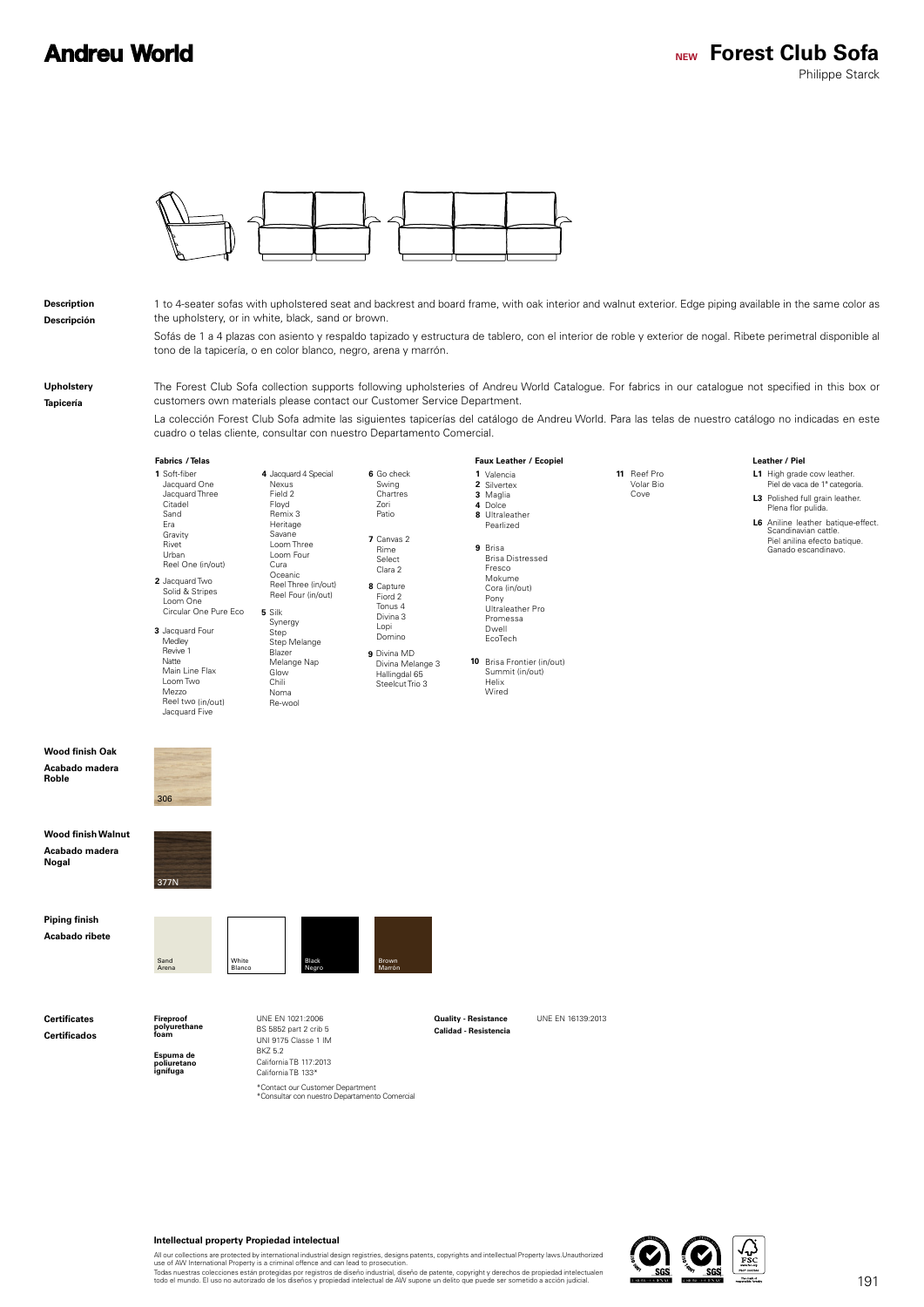



\$ COM COL 1 2 3 4 5 6 7 8 9 10 11 L1 L2 L3 L6 5,977 6,122 6,266 6,410 6,554 6,744 6,935 7,133 7,323 7,515 7,706 7,898 8,090 8,263 8,953 10,220 13,566



30.25